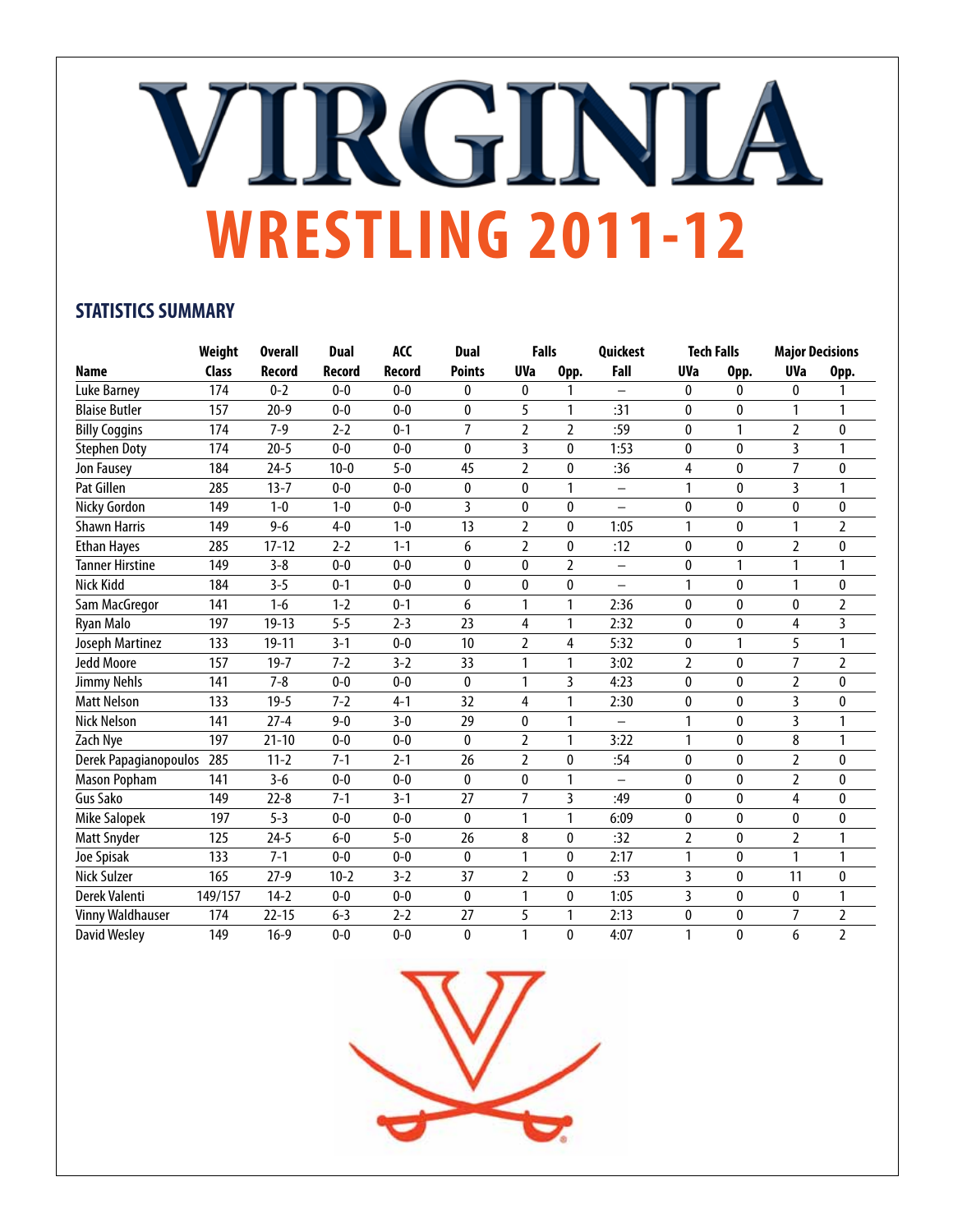# VIRGINIA **WRESTLING 2011-12**

### **2011-12 TEAM RESULTS**

**Dual Record: 11-1, ACC Record: 4-1**

| <b>DATE</b> | <b>OPPONENT</b>                                           | RESULT |
|-------------|-----------------------------------------------------------|--------|
| Nov. 5      |                                                           |        |
|             |                                                           |        |
| Nov. 13     | at NC State Open No Team Scoring                          |        |
| Nov. 19     | at Cornell Body Bar Invitational 3rd place                |        |
| Nov. 27     |                                                           |        |
| Dec. 4      | at Penn State Open No Team Scoring                        |        |
| Dec. 18     |                                                           |        |
| Jan. 1-2    |                                                           |        |
| Jan. 13     |                                                           |        |
| Jan. 20     |                                                           |        |
| Jan. 21     |                                                           |        |
| Jan. 29     |                                                           |        |
| Feb. 4      |                                                           |        |
| Feb. 11     |                                                           |        |
| Feb. 19     |                                                           |        |
|             |                                                           |        |
| March 3     | at ACC Championships <sup>3</sup> 2nd/6, 73.5 points      |        |
| March 15-17 | at NCAA Championships <sup>4</sup> 28th place/17.5 points |        |

Home matches in **CAPS**

- 1 John Paul Jones Arena
- 2 Chattanooga, Tenn.
- <sup>3</sup> Chapel Hill, N.C.
- 4 St. Louis, Mo.

### **2011-12 INDIVIDUAL RESULTS**

#### **luke barney - 174 (0-2)**

|   | \L DAI\I\LI    I / T \V  4 /       |                |                                          |
|---|------------------------------------|----------------|------------------------------------------|
|   | W/L Opponent (School)              | <b>Result</b>  | <b>Event/Date</b>                        |
| L | Ridge White (North Carolina)       | Fall, 1:47     | NC State Open (11/13)*                   |
| L | <b>Billy Coggins (Virginia)</b>    | MD, 2-12       |                                          |
|   |                                    |                |                                          |
|   | <b>BLAISE BUTLER - 157 (20-9)</b>  |                |                                          |
|   | <b>W/L Opponent (School)</b>       | <b>Result</b>  | <b>Event/Date</b>                        |
| W | Joshua Kreimier (Air Force)        | Dec., 4-3      | Hokie Open - 5th (11/6)*                 |
| W | Cameron Hurd (Virginia Tech)       | Dec., 5-4      |                                          |
| W | William Powell (Appalachian State) | Dec., 11-5     |                                          |
| L | No. 7 Jesse Dong (Virginia Tech)   | Fall, 2:30     |                                          |
| L | Matt Stephens (Virginia Tech)      | Dec., 6-7      |                                          |
| W | William Powell (Appalachian State) | Dec., 3-2      |                                          |
| W | Cory Burres (The Citadel)          | Fall, 4:11     | NC State Open (11/13)*                   |
| L | Cameron Hurd (Virginia Tech)       | MD, 0-8        |                                          |
| W | Ryan Krecker (Campbell)            | Inj. Def.      |                                          |
| L | Ryan Harding (Duke)                | Dec., 5-7      |                                          |
| L | Jacob Kemerer (Lock Haven)         | Dec., 4-5      | Mat Town Open (11/26)*                   |
| W | George Palyok (Hofstra)            | Dec., 7-0      |                                          |
| W | Nick Terdick (Hofstra)             | Dec., 4-3 (TB) |                                          |
| L | Alec Ortiz (Minnesota)             | Dec., 2-6      | Southern Scuffle (1/1)*                  |
| W | Willard Beaver (Chattanooga)       | Fall, 6:35     |                                          |
| W | William Powell (Appalachian State) | Dec., 7-2      |                                          |
| L | Harrison Hightower (Ohio)          | Dec., 4-6      |                                          |
| W | Cameron Wade (Navy Prep)           | Fall, :31      | Shorty Hitchcock (1/15) - 3rd*           |
| W | Craemer Hedash (Army)              | MD, 18-4       |                                          |
| L | Joe Napoli (Lehigh)                | MD, 0-9        |                                          |
| W | Chandler Smith (Army)              | Dec., 9-3      |                                          |
| W | David Wesley (Virginia)            | Forfeit        |                                          |
| W | Andrew DeHart (Duke)               |                | Dec., 9-8 Appalachian Open (1/28) - 1st* |
| W | Jared Presley (Chattanooga)        | Fall, :40      |                                          |
| W | Daniel Luty (Campbell)             | Fall, 2:19     |                                          |
| W | Chad Strube (Virginia Tech)        | Dec., 4-2 (SV) |                                          |
| W | Justin Melick (Eastern Michigan)   | Dec., 9-7      | Edinboro Open (2/11) - 5th*              |
| L | Luke Smith (Central Michigan)      | Dec., 1-3      |                                          |
| W | Anthony Pace (Central Michigan)    | Med. For.      |                                          |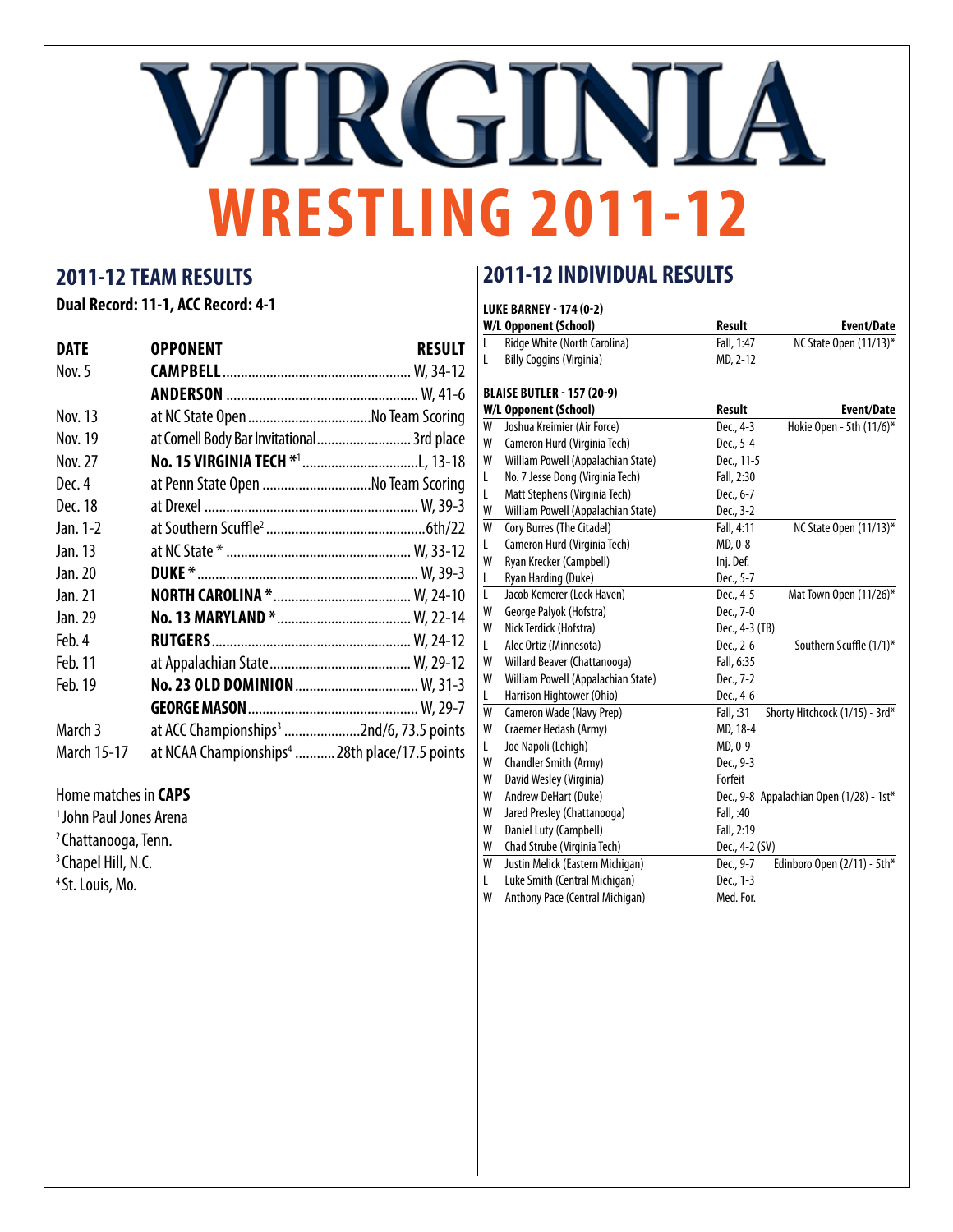|   | <b>BILLY COGGINS - 174 (7-9)</b>          |                 |                                          | Robert O'Neill (NC State)<br>W                 | MD, 13-5        | <b>NC State (1/13)</b>                   |
|---|-------------------------------------------|-----------------|------------------------------------------|------------------------------------------------|-----------------|------------------------------------------|
|   | <b>W/L Opponent (School)</b>              | Result          | Event/Date                               | W<br>Diego Bencomo (Duke)                      | Inj. Def.       | Duke (1/20)                              |
|   | James Cook (Campbell)                     | Dec., 3-5       | Campbell (11/5)                          | Thomas Ferguson (North Carolina)<br>W          | Dec., 4-2       | North Carolina (1/21)                    |
| W | Dalton Harper (Anderson)                  | MD, 14-5        | Anderson (11/5)                          | Ty Snook (Maryland)<br>W                       | Fall, 3:21      | Maryland (1/29)                          |
| L | Chris Moon (Virginia Tech)                | Dec., 0-2       | NC State Open (11/13)                    | W<br>Dan Seidenberg (Rutgers)                  | MD, 13-5        | Rutgers (2/4)                            |
| W | <b>Brett Peltier (North Carolina)</b>     | Fall, 6:47      |                                          | <b>Billy Curling (Old Dominion)</b><br>W       | Dec., 4-1       | Old Dominion (2/19)                      |
| W | Luke Barney (Virginia)                    | MD, 12-2        |                                          | W<br>Robert O'Neill (NC State)                 | TF, 18-2 (5:37) | ACC Champs. - 1st (3/3)                  |
|   |                                           |                 |                                          |                                                |                 |                                          |
|   | Vinny Waldhauser (Virginia)               | Dec., 3-7       |                                          | W<br>Thomas Ferguson (North Carolina)          | Dec., 4-1       |                                          |
| W | Ethan Keiser (Drexel)                     | Fall, :59       | Body Bar Inv. - 4th (11/19)              | Ian Hinton (Michigan State)<br>W               |                 | MD, 9-0 NCAA Championships (3/15-16)     |
| W | Peter Mesko (Cornell)                     | Dec., 13-6      |                                          | No. 5 seed Kevin Steinhaus (Minnesota)<br>L    | Dec., 6-7       |                                          |
| W | Collin Wittmeyer (Army)                   | Dec., 7-5       |                                          | W<br>Casey Newburg (Kent State)                | Dec., 8-2       |                                          |
| L | Brandonn Johnson (Kent State)             | Fall, 4:33      |                                          | Nathan Schiedel (Binghamton)<br>W              | Dec., 5-3       |                                          |
|   | Mike Dessino (Bloomsburg)                 | Fall, 4:58      |                                          | No. 3 seed Ben Bennett (Central Michigan)<br>L | Dec., 0-2       |                                          |
|   | Chris Moon (Virginia Tech)                | Dec., 1-5       | Virginia Tech (11/27)                    |                                                |                 |                                          |
|   | Frankie McLaughlin (George Mason)         | Dec., 4-11      | Nittany Lion Open (12/4)                 | <b>PAT GILLEN - 285 (13-7)</b>                 |                 |                                          |
|   | No. 2 Ed Ruth (Penn State)                | TF, 1-17        | Southern Scuffle (1/1)                   | <b>W/L Opponent (School)</b>                   | Result          | <b>Event/Date</b>                        |
|   | Peter Huntley (Navy)                      | Dec., 2-8       |                                          | Joshua Davis (NC State)<br>W                   | MD, 14-4        | Hokie Open - 4th (11/6)*                 |
| W | Ryan Hembury (George Mason)               | Dec., 11-10     | George Mason (2/19)#                     | Bobby LaVelle (Virginia Tech)<br>W             | Dec., 9-3       |                                          |
|   | #184 pounds                               |                 |                                          | Jeremy Johnson (Ohio)<br>L                     | MD, 1-10        |                                          |
|   |                                           |                 |                                          | W<br>Matt Tourdot (Old Dominion)               | Dec., 4-1       |                                          |
|   | <b>STEPHEN DOTY - 174 (20-5)</b>          |                 |                                          |                                                |                 |                                          |
|   |                                           |                 |                                          | Andy Hartshorn (Ohio)<br>L                     | Fall, 1:58      |                                          |
|   | <b>W/L Opponent (School)</b>              | Result          | <b>Event/Date</b>                        | Bobby LaVelle (Virginia Tech)<br>L             | Dec., 2-3       | NC State Open (11/13)*                   |
| W | Dalton Lester (Edinboro)                  | Fall, 6:27      | Mat Town Open - 1st (11/26)*             | Andrew Embree (VMI)<br>W                       | Dec., 5-1       |                                          |
| W | Aaron McKinney (Lock Haven)               | Dec., 4-1       |                                          | Brendan Walsh (Duke)<br>W                      | Inj. Def.       |                                          |
| W | Luke Deluise (Bloomsburg)                 | Med. For.       |                                          | W<br>Andrew Wilson (Liberty)                   | Dec., 6-5       |                                          |
| W | Matt Fullowan (Franklin & Marshall)       | Dec., 8-6       |                                          | W<br>Eloheim Palma (NC State)                  | Dec., 8-4       |                                          |
| W | Ryan Darch (Clarion)                      | Dec., 4-1       | Nittany Lion Open (12/4)*                | L<br>Ethan Hayes (Virginia)                    | Dec., 2-6       |                                          |
| W | Marcus Johnson (Old Dominion)             | Fall, 3:36      |                                          | W<br>Alex Myers (Penn College)                 | TF, 16-1        | Mat Town Open (11/26)*                   |
| L | No. 2 Ed Ruth (Penn State)                | MD, 9-23        |                                          | W<br>Cody Mason (Lock Haven)                   | Dec., 5-1       |                                          |
|   | Frankie McGlaughlin (George Mason)        | Dec., 5-9       |                                          | Jack Delia (Lehigh)                            | Dec., 4-10      |                                          |
| L | No. 7 Dorian Henderson (Missouri)         | Dec., 2-3       | Southern Scuffle (1/1)*                  | Gary Yarborogh (Cleveland State)<br>W          | MD, 12-4        | Southern Scuffle (1/1)*                  |
| W | Cody Walters (Ohio)                       | Dec., 5-3       |                                          | L<br>Chad Hanke (Oregon State)                 | MD, 4-15        |                                          |
| W | Todd Porter (Missouri)                    | Dec., 9-5       |                                          | W<br>Deven Riles (Limestone)                   |                 | Dec., 4-1 Appalachian Open (1/28) - 2nd* |
|   | Quinton Godley (NC State)                 | Dec., 7-3       |                                          | W<br>Brock Durfee (Appalachian State)          | MD, 10-2        |                                          |
| W |                                           |                 |                                          |                                                |                 |                                          |
|   |                                           |                 |                                          |                                                |                 |                                          |
| L | Nick Bonaccorsi (Pitt)                    | Dec., 5-10      | Shorty Hitchcock Classic (1/15)*         | W<br><b>Brandon Contreras (Clarion)</b>        | Dec., 8-3       | Edinboro Open (2/11)*                    |
| W | Luke Etter (Shippensburg)                 | Med. For.       |                                          | Michael Horton (Edinboro)<br>L                 | Dec., 3-10      |                                          |
| W | Adam Schroeder (Franklin & Marshall)      | Fall, 1:53      |                                          |                                                |                 |                                          |
| W | Brandon Phillips (Penn State)             | Dec., 8-5       |                                          | <b>NICKY GORDON - 157 (1-0)</b>                |                 |                                          |
| W | Trey Adamson (Duke)                       |                 | Dec., 4-1 Appalachian Open (1/28) - 1st* | W/L Opponent (School)                          | Result          | Event/Date                               |
| W | Dominick Vetell (Appalachian State)       | Dec., 4-0       |                                          | W Nick Guilliette (Anderson)                   | Dec., 6-3       | Anderson (11/5)                          |
| W | Collin Hedash (Appalachian State)         | MD, 12-1        |                                          |                                                |                 |                                          |
| W | Luke Deluise (Bloomsburg)                 | MD, 10-0        |                                          | <b>SHAWN HARRIS - 149 (9-6)</b>                |                 |                                          |
| W | Ryan Quinn (Central Michigan)             | Dec., 4-1       | Edinboro Open (2/11) - 3rd*              | <b>W/L Opponent (School)</b>                   | Result          | <b>Event/Date</b>                        |
| W |                                           |                 |                                          | W                                              |                 |                                          |
| L | Ethan Saylor (Edinboro)                   | Dec., 6-0       |                                          | Mark Hartenstine (Campbell)                    | MD, 13-0        | Campbell (11/5)                          |
|   | Chris Phillips (Ohio State)               | Dec., 3-6       |                                          | Dan Telhada (Anderson)<br>W                    | Dec., 11-4      | Anderson (11/5)                          |
| W | Xavier Dye (Cleveland State)              | MD, 12-1        |                                          | W<br>Christian Barber (North Carolina)         | Dec., 8-6       | NC State Open (11/13)                    |
| W | Andrew Church (Penn State)                | Dec., 6-1       |                                          | RC Ramirez (North Carolina)<br>W               | TF, 17-2        |                                          |
|   |                                           |                 |                                          | Chris Mecate (Old Dominion)<br>L               | Dec., 2-3       |                                          |
|   | <b>JON FAUSEY - 184 (24-5)</b>            |                 |                                          | Nick Murray (Virginia Tech)<br>L               | MD, 3-13        |                                          |
|   | <b>W/L Opponent (School)</b>              | Result          | <b>Event/Date</b>                        | Shane Fenningham (Drexel)<br>L                 | Dec., 4-5       | Body Bar Inv. (11/19)                    |
| W | TeShaun Johnson (Campbell)                | TF, 15-0 (3:12) | Campbell (11/5)                          | Andrew Gonzalez (Cornell)<br>W                 | Dec., 9-4       |                                          |
| W | Will Sutton (Anderson)                    | TF, 16-0 (3:00) | Anderson (11/5)                          | L<br>Ryan Bilyeu (Army)                        | Dec., 2-6       |                                          |
| W | Angelo Malvestuto (Virginia Tech)         | Dec., 7-2       | NC State Open - 1st (11/13)              | W<br>Chris Mears (Virginia Tech)               | Dec., 5-3       | Virginia Tech (11/27)                    |
| W | Austin Coburn (Old Dominion)              | MD, 13-5        |                                          | Shane Fenningham (Drexel)<br>W                 | Dec., 4-1       | Drexel (12/18)                           |
| W | Robert O'Neill (NC State)                 | MD, 18-4        |                                          | W<br>Kelly Felix (Chattanooga)                 | Fall, 4:32      | Southern Scuffle (1/1)                   |
| W | John Dickson (Virginia Tech)              | Dec., 4-2       |                                          | Lawrence Cavello (Cleveland State)<br>W        | Fall, 1:05      |                                          |
| W | Jon Grecco (Cornell)                      | Fall, :36       | Body Bar Inv. - 2nd (11/19)              | No. 18 Craig Eifert (Cornell)<br>L             | Dec., 4-6       |                                          |
| W | Casey Newburg (Kent State)                | Dec., 5-1       |                                          | Savva Kostis (Appalachian State)<br>L          | MD, 2-13        |                                          |
| W | Nate Scheidel (Binghamton)                | Dec., 5-1       |                                          |                                                |                 |                                          |
|   |                                           |                 |                                          |                                                |                 |                                          |
|   | No. 4 Steve Bosak (Cornell)               | Dec., 0-2       |                                          |                                                |                 |                                          |
| W | John Dickson (Virginia Tech)              | MD, 11-3        | Virginia Tech (11/27)                    |                                                |                 |                                          |
| W | Bryon Sternlieb (Drexel)                  | TF, 18-2        | Drexel (12/18)                           |                                                |                 |                                          |
| W | Luke Sheridan (Indiana)                   | MD, 12-2        | Southern Scuffle (1/1)                   |                                                |                 |                                          |
| W | Robert Prigmore (Chattanooga)             | Dec., 10-3      |                                          |                                                |                 |                                          |
|   | No. 10 Austin Trotman (Appalachian State) | Dec., 3-7       |                                          |                                                |                 |                                          |
|   | Ben Clymer (Hofstra)                      | Dec., 0-2       | Southern Scuffle (1/2)                   |                                                |                 |                                          |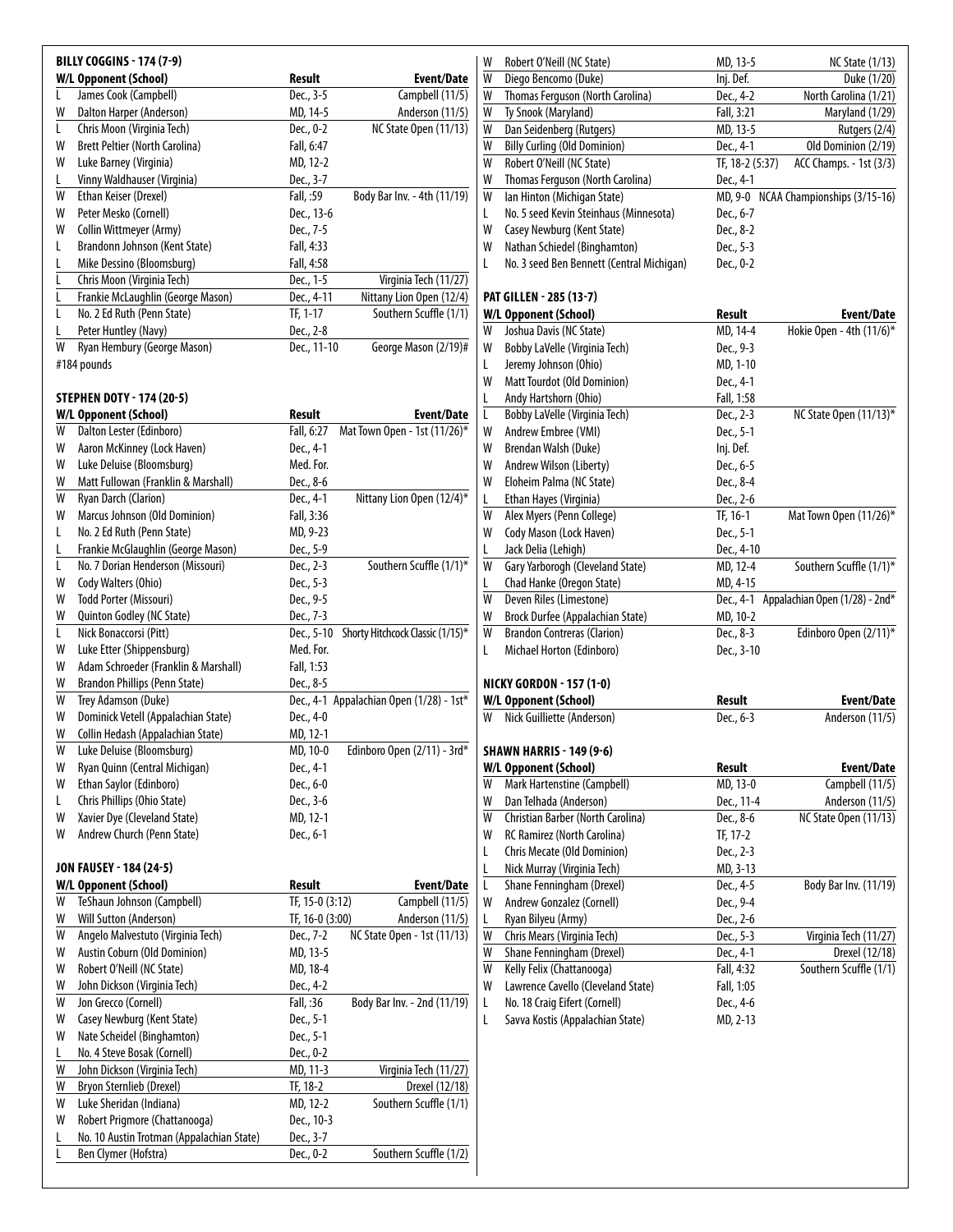| W      | <b>W/L Opponent (School)</b>                                | Result                | Event/Date                                                                                             |
|--------|-------------------------------------------------------------|-----------------------|--------------------------------------------------------------------------------------------------------|
|        | Chase Duke (Anderson)                                       | Dec., 6-2             | Anderson (11/5)                                                                                        |
| W      | John Hyzak (NC State)                                       | Fall, :12             | Hokie Open (11/6)                                                                                      |
| L      | Jared Erickson (Air Force)                                  | Dec., 3-5             |                                                                                                        |
|        | Dondricus Anderson (King College)                           | Dec., 5-8             |                                                                                                        |
|        | Brendan Walsh (Duke)                                        | Dec., 4-2             | NC State Open - 3rd (11/13)                                                                            |
| W      | Danny Davis (Old Dominion)                                  | Dec., 3-1             |                                                                                                        |
|        | Derek Papagianopoulos (Virginia)                            | Dec., 1-3             |                                                                                                        |
| W      | Pat Gillen (Virginia)                                       | Dec., 6-2             |                                                                                                        |
| W      | Juan Adams (VMI)                                            | Fall, 3:22            |                                                                                                        |
| W      | Stephen Snyder (Army)                                       | Dec., 6-0             | Body Bar. Inv. - 4th (11/19)                                                                           |
| W      | Kevin Lester (Columbia)                                     | Dec., 9-4             |                                                                                                        |
|        | Nick Gwiazdowski (Binghamton)                               | Dec., 2-3             |                                                                                                        |
|        | Zac Walsch (Bloomsburg)                                     | Dec., 0-2             |                                                                                                        |
|        | Chris Penny (Virginia Tech)                                 | Dec., 5-7 (SV)        | Virginia Tech (11/27)                                                                                  |
|        | Kyle Frey (Drexel)                                          | Dec., 2-6             | Drexel (12/18)                                                                                         |
| W      | Joe Cummings (Appalachian State)                            | Dec., 6-0             | Southern Scuffle (1/1)                                                                                 |
|        | Kevin Malone (Chattanooga)                                  | Dec., 2-5             |                                                                                                        |
| W      | Andrew Fulk (Duke)                                          | Dec., 8-4             |                                                                                                        |
| W      | Pat Gillen (Virginia)                                       | Forfeit               |                                                                                                        |
|        | Andy Hartshorn (Ohio)                                       | Dec., 0-2             | Southern Scuffle (1/2)                                                                                 |
| W      | Harrison Honeycutt (NC State)                               | Dec., 5-3             | <b>NC State (1/13)</b>                                                                                 |
|        | Mike McClure (Michigan State)                               | Dec., 2-4             | Edinboro Open (2/11)*                                                                                  |
| W      | Richard Russell (Gannon)                                    | MD, 8-0               |                                                                                                        |
| W      | Brian Blackwell (Notre Dame)                                | Dec., 4-1             |                                                                                                        |
|        | John Delia (Lehigh)                                         | Dec., 2-3             |                                                                                                        |
| W      | Josh Davis (NC State)                                       | MD, 9-0               | ACC Champs. - 3rd (3/3)                                                                                |
|        | Chris Penny (Virginia Tech)                                 | Dec., 1-3             |                                                                                                        |
| W      | Robby Mello (Duke)                                          | Dec., 5-3             |                                                                                                        |
|        | TANNER HIRSTINE - 157 (3-8)<br><b>W/L Opponent (School)</b> | Result                | Event/Date                                                                                             |
|        | John Blakely (Appalachian State)                            | Dec., 4-11            | NC State Open (11/13)                                                                                  |
| W      | Aaron Smith (North Carolina)                                | Dec., 9-4             |                                                                                                        |
|        | Ryan Harding (Duke)                                         | Dec., 3-10            |                                                                                                        |
| W      | Craemer Hedash (Army)                                       | MD, 10-1              | Nittany Lion Open (12/4)                                                                               |
| W      | Tanner Shaffer (American)                                   | MD, 2-10              |                                                                                                        |
|        | Jake Schultz (Kent State)                                   | Dec., 3-1             | CSU Open (12/18)                                                                                       |
|        | Anthony Burge (Notre Dame)                                  | Dec., 6-8             |                                                                                                        |
|        | No. 10 Dylan Alton (Penn State)                             | Fall, 2:51            | Southern Scuffle (1/1)                                                                                 |
|        | Spartak Chino (Ohio)                                        | TF, 0-16              |                                                                                                        |
|        | Vincent Grella (Binghamton)                                 | Dec., 3-7             | Edinboro Open (2/11)*                                                                                  |
|        | Justin Melick (Eastern Michigan)                            | Fall, 2:33            |                                                                                                        |
|        | NICK KIDD - 184 (3-5)                                       |                       |                                                                                                        |
| W      | W/L Opponent (School)                                       | Result                | <b>Event/Date</b>                                                                                      |
|        | Jon Hartley (Appalachian State)                             | Dec., 8-5             | Hokie Open (11/6)*                                                                                     |
|        | Alex Utley (North Carolina)                                 | Dec., 8-10            |                                                                                                        |
| W      | <b>Blake Biggs (King College)</b>                           | TF, 17-1              |                                                                                                        |
|        | <b>Billy Curling (Old Dominion)</b>                         | Dec., 0-5             |                                                                                                        |
|        | Nick Mills (Columbia)                                       | Dec., 3-5             | Body Bar Inv. (11/13)*                                                                                 |
|        | Keith Dickey (Ithaca)                                       | MD, 12-2              |                                                                                                        |
|        |                                                             |                       |                                                                                                        |
|        | Casey Newburg (Kent State)                                  | Dec., 5-9             |                                                                                                        |
|        | No. 12 Austin Trotman (Appalachian State)                   | Dec., 3-8             | Appalachian State (2/11)                                                                               |
|        | <b>SAM MACGREGOR - 141 (1-6)</b>                            |                       |                                                                                                        |
|        | W/L Opponent (School)                                       | Result                |                                                                                                        |
|        | Ian Harper (Anderson)                                       | Fall, 2:36            |                                                                                                        |
|        | Tyler Small (Kent State)                                    | Fall, 2:40            |                                                                                                        |
|        | Joe Bonaldi (Binghamton)                                    | Dec., 7-11            |                                                                                                        |
|        | Matt Bonson (Lock Haven)                                    | MD, 1-12              |                                                                                                        |
| W<br>W | Dan Manley (Hofstra)<br>Tanner Hough (Duke)                 | MD, 2-11<br>Dec., 2-9 | <b>Event/Date</b><br>Anderson (11/5)<br>Body Bar Inv. (11/19)<br>Mat Town Open (11/26)*<br>Duke (1/20) |

|        | RYAN MALO - 197 (19-13)                     |             |                              |
|--------|---------------------------------------------|-------------|------------------------------|
|        | W/L Opponent (School)                       | Result      | <b>Event/Date</b>            |
| L      | John Weakley (Campbell)                     | Dec., 7-10  | Campbell (11/5)              |
| W      | Jordan Denmark (Anderson)                   | Fall, 6:00  | Anderson (11/5)              |
| W      | Nick Watson (NC State)                      | Fall, 5:26  | NC State Open - 4th (11/13)  |
| L      | John Weakley (Campbell)                     | Dec., 4-7   |                              |
| W      | Darren Hankins (New River Valley)           | Fall, 6:23  |                              |
| W      | Mike Salopek (Virginia)                     | Dec., 2-0   |                              |
| L      | Conner Hartman (Duke)                       | Dec., 6-7   |                              |
| W      | Shane Hughes (Columbia)                     | MD, 12-3    | Body Bar Inv. - 1st (11/19)  |
| W      | No. 1 Cam Simaz (Cornell)                   | Inj. Def.   |                              |
| W      | Scott Schiller (Minnesota)                  | Dec., 10-6  |                              |
| L      | No. 16 Nick Vetterlein (Virginia Tech)      | Dec., 3-5   | Virginia Tech (11/27)        |
| W      | Dave Quackenbos (Lehigh)                    | Dec., 11-6  | Nittany Lion Open (12/4)     |
| W      | Chris White (Lock Haven)                    | Fall, 2:32  |                              |
| L      | Daniel Mitchell (American)                  | MD, 2-12    |                              |
| L      |                                             | Dec., 3-6   |                              |
|        | Justin Ortega (Penn State)                  |             |                              |
| W      | <b>Brandon Palik (Drexel)</b>               | Dec., 3-1   | Drexel (12/18)               |
| L      | No. 19 Brent Haynes (Missouri)              | Fall, 2:08  | Southern Scuffle (1/1)       |
| W      | Nick Tenpenny (North Carolina)              | Dec., 7-2   |                              |
| W      | Joe Budi (Old Dominion)                     | MD, 9-1     |                              |
| L      | John Weakley (Campbell)                     | Dec., 9-10  | Southern Scuffle (1/2)       |
| W      | KaRonne Jones (NC State)                    | MD, 13-4    | <b>NC State (1/13)</b>       |
| W      | Brian Self (Duke)                           | Dec., 7-2   | Duke (1/20)                  |
| L      | Zac Bennett (North Carolina)                | Dec., 2-9   | North Carolina (1/21)        |
| L      | No. 5 Christian Boley (Maryland)            | MD, 2-11    | Maryland (1/29)              |
| L      | Daniel Rinaldi (Rutgers)                    | Dec., 3-7   | Rutgers (2/4)                |
| W      | Paul Weiss (Appalachian State)              | MD, 10-2    | Appalachian State (2/11)     |
| W      | Joe Budi (Old Dominion)                     | Dec., 4-0   | Old Dominion (2/19)          |
| L      | Bagna Tovuujav (George Mason)               | MD, 5-17    | George Mason (2/19)          |
| W      |                                             |             |                              |
|        | KaRonne Jones (NC State)                    | Dec., 8-3   | ACC Champs. - 3rd (3/3)      |
| L      | No. 5 Christian Boley (Maryland)            | Dec., 3-5   |                              |
| W      | Brian Self (Duke)                           | Dec., 5-1   |                              |
| W      | KaRonne Jones (NC State)                    | Dec., 9-3   |                              |
|        |                                             |             |                              |
|        |                                             |             |                              |
|        | JOSEPH MARTINEZ - 133 (19-11)               |             |                              |
|        | W/L Opponent (School)                       | Result      | Event/Date                   |
| W      | <b>Brandon Choate (Old Dominion)</b>        | Dec., 3-2   | Hokie Open (11/6)*           |
| L      | No. 6 Devin Carter (Virginia Tech)          | Fall, 4:16  |                              |
| W      | <b>Brett Boston (Appalachian State)</b>     | MD, 10-0    |                              |
| W      | Scott Festejo (Old Dominion)                | MD, 15-7    |                              |
| L      | Pat Owens (North Carolina)                  | Dec., 2-3   |                              |
| W      | <b>Weston Beck (The Citadel)</b>            | Dec., 6-1   | NC State Open - 2nd (11/13)* |
| W      | Adam Matthews (North Carolina)              | Dec., 8-4   |                              |
| W      | Ryan Goodsell (VMI)                         | Dec., 6-2   |                              |
| L      | No. 6 Devin Carter (Virginia Tech)          | MD, 12-26   |                              |
|        |                                             |             |                              |
| L      | Chris Dardanes (Minnesota)                  | Fall, 6:12  | Body Bar Inv. (11/19)*       |
| W      | Craig Barker (Bloomsburg)                   | Dec., 7-2   |                              |
| W      | Patrick Hunter (Binghamton)                 | Dec., 11-4  |                              |
| L      | Joseph Stanzione (Cornell)                  | Dec., 3-8   |                              |
| W      | Shane Arechiga (Maryland)                   | MD, 10-2    | Mat Town Open - 1st (11/26)* |
| W      | Chris Kochinsky (Shippensburg)              | Fall, 5:32  |                              |
| W      | Jonathon Childress (Lock Haven)             | Med. For.   |                              |
| W      | Erik Galloway (Pittsburgh)                  | Dec., 2-1   |                              |
| W      | James Roberts (Oregon State)                | Dec., 5-1   | Southern Scuffle (1/1)       |
| W      | Jacob Wojcik (Ohio)                         | Dec., 6-0   |                              |
| L      | No. 5 David Thorn (Minnesota)               | TF, 3-18    |                              |
| W      | Brock Livorio (Virginia Tech)               | Dec., 6-4   | Southern Scuffle - 8th (1/2) |
| L      | No. 16 Garrett Drucker (Oregon State)       | MD, 4-14    |                              |
|        |                                             |             |                              |
| L<br>L | Nick Flannery (Cleveland State)             | Dec., 10-11 |                              |
|        | No. 18 Darrius Little (NC State)            | Fall, 1:35  | NC State (1/13) ^            |
| W      | Randy Stevens (Spartanburg Methodist)       | MD, 17-5    | Appalachian Open (1/28)      |
| L      | Jarrod Garnett (Virginia Tech)              | Fall, 4:50  |                              |
| L      | Michael Hellman (Limestone)                 | MD, 2-10    |                              |
| W      | Joe Langel (Rutgers)                        | Dec., 7-5   | Rutgers (2/4)                |
| W      | Brett Boston (Appalachian State)            | MD, 16-6    | Appalachian State (2/11)     |
| W      | Zach Isenhour (George Mason)<br>^141 pounds | Dec., 5-0   | George Mason (2/19)          |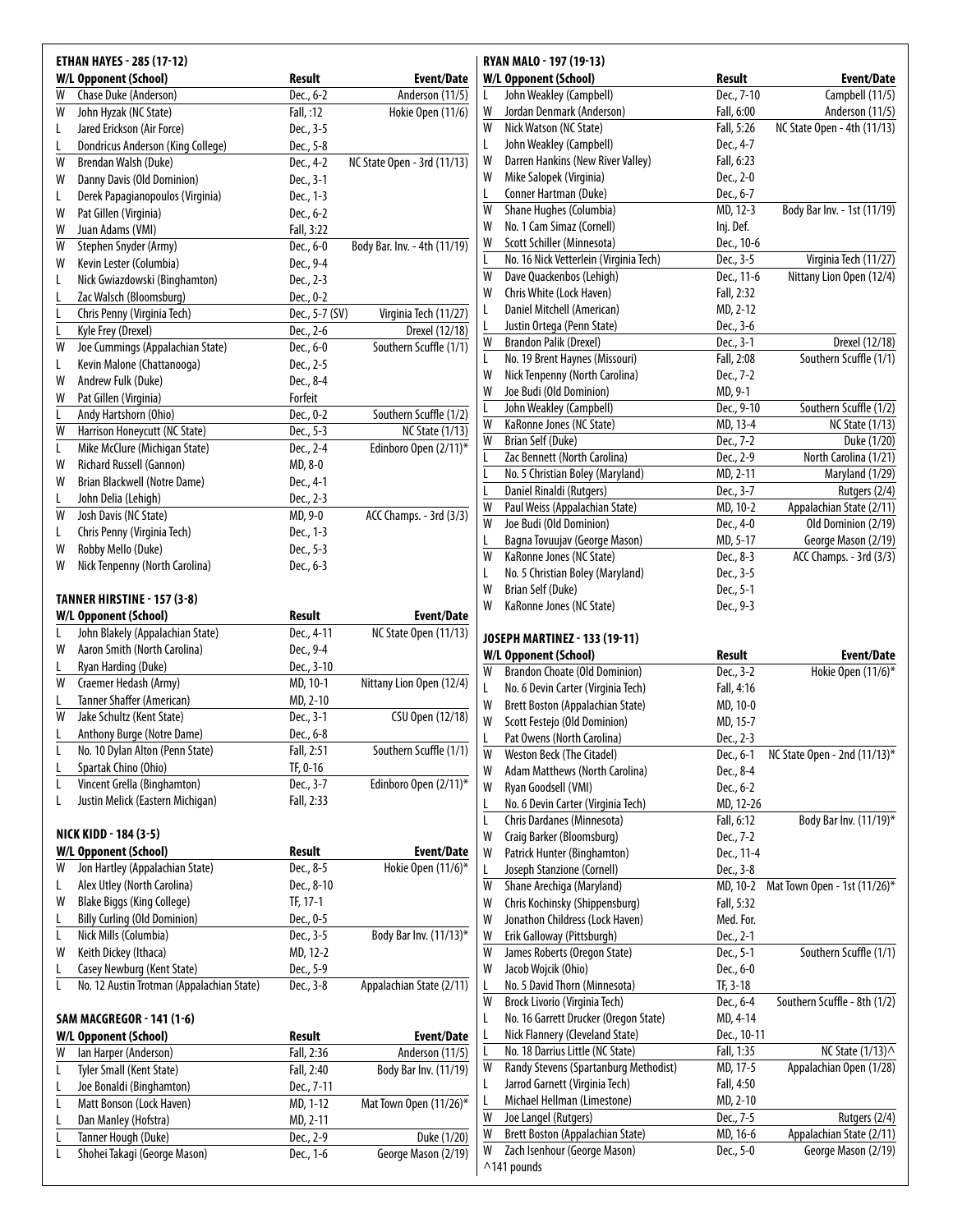|   | JEDD MOORE - 157 (19-7)               |                 |                                  | Scott Festejo (Old Dominion)<br>L           | Dec., 4-6       | Old Dominion (2/19)                      |
|---|---------------------------------------|-----------------|----------------------------------|---------------------------------------------|-----------------|------------------------------------------|
|   | W/L Opponent (School)                 | Result          | Event/Date                       | L<br>Geoffrey Alexander (Maryland)          | Dec., 1-5       | ACC Champs. - 3rd (3/3)                  |
| W | Ryan Krecker (Campbell)               | MD, 21-8        | Campbell (11/5)                  | W<br><b>Brock Livorio (North Carolina)</b>  | Dec., 5-0       |                                          |
|   | Ryan Krecker (Campbell)               | Dec., 4-0       | NC State Open - 1st (11/13)      | W<br>Brandon Gambucci (Duke)                | Dec., 10-8      |                                          |
| W |                                       |                 |                                  |                                             |                 |                                          |
| W | Tevin Cooke (Appalachian State)       | Fall, 3:02      |                                  | No. 7 seed AJ Schopp (Edinboro)<br>L        |                 | Fall, 2:23 NCAA Championships (3/15-16)  |
| W | Matt Stephens (Virginia Tech)         | Dec., 3-1       |                                  | W<br>Jamie Franco (Hofstra)                 | Dec., 6-2       |                                          |
| W | Cameron Hurd (Virginia Tech)          | Dec., 5-3       |                                  | W<br>Zach Zehner (Wyoming)                  | Dec., 10-9      |                                          |
| W | Shane Strummwasser (Columbia)         | MD, 12-4        | Body Bar Inv. (11/19)            | Zach Horan (Central Michigan)<br>L          | Dec., 3-5       |                                          |
| W | James Rafferty (Army)                 | Dec., 6-3       |                                  |                                             |                 |                                          |
| L | Frank Hickman (Bloomsburg)            | Dec., 3-8       |                                  | <b>NICK NELSON - 141 (27-4)</b>             |                 |                                          |
| W | Jacob Kemerer (Lock Haven)            | Dec., 7-3       |                                  | W/L Opponent (School)                       | Result          | Event/Date                               |
|   |                                       |                 |                                  | Joey Rizzolino (Campbell)<br>W              | TF, 19-4 (7:00) | Campbell (11/5)                          |
|   | No. 5 Jesse Dong (Virginia Tech)      | Dec., 2-8       | Virginia Tech (11/27)            |                                             |                 |                                          |
| W | Austin Sommer (Drexel)                | MD, 14-3        | Drexel (12/18)                   | W<br>Tom Puckett (Appalachian State)        | MD, 12-4        | NC State Open - 1st (11/13)              |
| W | Alex Hudson (Chattanooga)             | MD, 15-4        | Southern Scuffle (1/1)           | W<br>Joey Rizzolino (Campbell)              | MD, 13-3        |                                          |
| W | John Nicholson (Old Dominion)         | Dec., 7-5       |                                  | W<br>Darrius Little (NC State)              | Dec., 3-2       |                                          |
| L | No. 1 Kyle Dake (Cornell)             | MD, 1-10        | Southern Scuffle (1/2) - 7th     | W<br>Tanner Hough (Duke)                    | Dec., 3-2       |                                          |
|   |                                       |                 |                                  | W<br><b>Ryan Dunphy (Cornell)</b>           | Dec., 8-3       | Body Bar Inv. - 5th (11/19)              |
| W | Harrison Hightower (Ohio)             | Dec., 2-0       |                                  | Frank Cimato (Drexel)<br>L                  | Dec., 3-4       |                                          |
| L | Drake Houdashelt (Missouri)           | Dec., 2-4       |                                  | W<br>Joe Bonaldi (Binghamton)               | Dec., 8-5       |                                          |
| W | Matt Stephens (Virginia Tech)         | Dec., 4-0       |                                  |                                             |                 |                                          |
| W | Colton Palmer (NC State)              | MD, 12-3        | <b>NC State (1/13)</b>           | Connor Hanafee (Army)<br>W                  | Dec., 3-2       |                                          |
| W | Immanuel Kerr-Brown (Duke)            | MD, 16-5        | Duke (1/20)                      | W<br>Matt Bystol (Columbia)                 | Dec., 11-4      |                                          |
|   | No. 18 Corey Mock (North Carolina)    | MD, 2-10        | North Carolina (1/21)            | W<br>Zach Niebert (Virginia Tech)           | Dec., 10-5      | Virginia Tech (11/27)                    |
|   |                                       |                 |                                  | W<br>Frank Cimato (Drexel)                  | Dec., 4-2       | Drexel (12/18)                           |
| W | No. 11 Kyle John (Maryland)           | Dec., 5-3       | Maryland (1/29)                  | W<br>Josh Palivoda (Cleveland State)        | MD, 15-2        | Southern Scuffle (1/1)                   |
| W | Anthony Volpe (Rutgers)               | TF, 15-0 (5:14) | Rutgers (2/4)                    | W<br>Jordan Dix (The Citadel)               | Dec., 7-0       |                                          |
| W | Chip Powell (Appalachian State)       | TF, 19-4 (7:00) | Appalachian State (2/11)         |                                             |                 |                                          |
| W | Jacob Kingett (Old Dominion)          | MD, 19-7        | Old Dominion (2/19)              | W<br>Casey Smith (Army)                     | Dec., 7-3       |                                          |
| L | Kyle John (Maryland)                  | Dec., 2-9       | ACC Championships (3/3)          | W<br>No. 15 Mike Nevinger (Cornell)         | Dec., 4-1       |                                          |
| L | Colton Palmer (NC State)              | Fall, 1:46      |                                  | L<br>No. 5 Mike Mangrum (Oregon State)      | Fall, 6:56      | Southern Scuffle - 3rd (1/2)             |
|   |                                       |                 |                                  | W<br>Justin LaVelle (Old Dominion)          | Dec., 6-0       |                                          |
|   |                                       |                 |                                  | W<br>Nick Hucke (Missouri)                  | Dec., 6-2       |                                          |
|   | JIMMY NEHLS - 141 (7-8)               |                 |                                  | W<br>No. 18 Evan Henderson (North Carolina) | Dec., 7-4       | North Carolina (1/21)                    |
|   | <b>W/L Opponent (School)</b>          | Result          | <b>Event/Date</b>                | W<br>Frank Goodwin (Maryland)               | Dec., 5-2       | Maryland (1/29)                          |
|   | Sam Hanau (Central Michigan)          | Dec., 2-5       | CSU Open (12/19)*                |                                             |                 |                                          |
|   | Jacob Kingett (Old Dominion)          | Dec., 1-2       |                                  | W<br><b>Billy Ashnault (Rutgers)</b>        | Dec., 6-3       | Rutgers (2/4)                            |
| W | Jorge Gavillan (Campbell)             | Dec., 6-0       | Southern Scuffle (1/1)*          | W<br>Mike Kessler (Appalachian State)       | Dec., 3-0       | Appalachian State (2/11)                 |
| L | Bryan Pearsall (Penn State)           | Fall, 1:06      |                                  | W<br>Justin LaVelle (Old Dominion)          | Dec., 1-0       | Old Dominion (2/19)                      |
|   |                                       |                 |                                  | W<br>Denny Herndon (George Mason)           | Dec., 4-1       | George Mason (2/19)                      |
| W | Josh Palivoda (Cleveland State)       | Dec., 7-5 (SV)  |                                  | Tanner Hough (Duke)<br>W                    | Dec., 10-4      | ACC Champs. - 1st (3/3)                  |
| L | Connor Hanafee (Army)                 | Dec., 0-4       |                                  | No. 10 Darrius Little (NC State)<br>W       | Dec., 3-2 (2TB) |                                          |
| W | Ryan Hunsberger (George Mason)        | Dec., 3-2       | Shorty Hitchcock Classic (1/15)* | W<br>Mike Kessler (Appalachian State)       |                 | Dec., 1-0 NCAA Championships (3/15-16)   |
| L | Sam Emburgia (Middlesex)              | Dec., 5-9       |                                  |                                             |                 |                                          |
| W | Albert Hellmig (Thaddeus Stevens)     | Fall, 4:23      |                                  | Zach Neibert (Virginia Tech)<br>L           | Dec., 2-4       |                                          |
| W |                                       |                 |                                  | W<br>Joshua Kindig (Oklahoma State)         | Dec., 6-4 (SV)  |                                          |
|   | James Carucci (Lehigh)                | MD, 10-1        |                                  | Mike Nevinger (Cornell)<br>L                | MD, 2-11        |                                          |
|   | Alex Johnson (Navy)                   | Fall, 4:56      |                                  |                                             |                 |                                          |
| L | Frank Lomas (CSU Bakersfield)         | Dec., 3-9       | Edinboro Open (2/11)*            | ZACH NYE - 197 (21-10)                      |                 |                                          |
| W | Chris Lyon (Michigan State)           | MD, 8-0         |                                  | <b>W/L Opponent (School)</b>                | Result          | <b>Event/Date</b>                        |
| W | Andy Lyman (Bloomsburg)               | Dec., 6-1       |                                  | Kyle O'Donnell (Ohio)<br>W                  | MD, 11-2        | Hokie Open (11/6)*                       |
| L | Brandon Fitfield (Michigan State)     | Fall, 4:35      |                                  |                                             |                 |                                          |
|   |                                       |                 |                                  | Nick Vetterlein (Virginia Tech)<br>L        | Dec., 5-11      |                                          |
|   |                                       |                 |                                  | W<br>Jordan Shulman (Pittsburgh)            | Dec., 6-1       | Nittany Lion Open (12/4)*                |
|   | <b>MATT NELSON - 133 (19-7)</b>       |                 |                                  | L<br>Tim Murphy (Hofstra)                   | Dec., 2-5       |                                          |
|   | <b>W/L Opponent (School)</b>          | Result          | <b>Event/Date</b>                | Justin Ortega (Penn State)<br>L             | Dec., 2-8       |                                          |
| W | Tanner Bidelspach (Campbell)          | Fall, 2:30      | Campbell (11/5)                  | Ryan Buckner (Kent State)<br>L              | Dec., 4-5       | CSU Open (12/18) - 3rd *                 |
| W | Dan Haines (Anderson)                 | Fall, 4:24      | Anderson (11/5)                  | W<br>Nick Anthony (Cleveland State)         | MD, 11-0        |                                          |
| W | Adonis Wright (North Carolina)        | MD, 10-1        | Hokie Open - 3rd (11/13)         | Mike Amaro (Edinboro)<br>W                  |                 |                                          |
|   |                                       |                 |                                  |                                             | MD, 10-1        |                                          |
| L | No. 6 Devin Carter (Virginia Tech)    | Dec., 6-12      |                                  | W<br>Ryan Sanders (Ohio)                    | MD, 8-0         |                                          |
| W | Ben Hartshorn (Davidson)              | Dec., 6-4       |                                  | Anthony Abro (Eastern Michigan)<br>W        | Dec., 4-0       |                                          |
| W | Joe Morrison (Appalachian State)      | Dec., 4-2       |                                  | W<br>Kyle O'Donnell (Ohio)                  | Dec., 4-0       |                                          |
| W | Ryan Goodsell (VMI)                   | Fall, 5:11      |                                  | W<br>Jace Bennett (Cornell)                 | Dec., 7-3       | Southern Scuffle (1/1)*                  |
| W | Brandon Gambucci (Duke)               | Dec., 11-5      |                                  | Paul Rands (Navy)<br>L                      | Dec., 1-4       |                                          |
|   |                                       |                 |                                  |                                             |                 |                                          |
| W | Kyle Gilchrist (Columbia)             | Dec., 4-0       | Body Bar Inv. - 3rd (11/19)      | W<br>Derek Stanley (Army)                   | Dec., 5-3       |                                          |
| W | Joseph Stanzione (Cornell)            | Dec., 6-2       |                                  | W<br>Zach Bennett (North Carolina)          | TF, 17-1        |                                          |
| L | No. 18 Jordan Thome (Army)            | Dec., 4-5       |                                  | No. 4 Matt Powless (Indiana)<br>L           | MD, 3-12        | Southern Scuffle (1/2)*                  |
| W | Nick Wilcox (Bloomsburg)              | Dec., 2-1       |                                  | L<br>Mathew Miller (Navy Prep)              |                 | Dec., 3-5 Shorty Hitchcock Open (1/15)*  |
|   | No. 7 Devin Carter (Virginia Tech)    | Dec., 5-11      | Virginia Tech (11/27)            | W<br>Bryce Barnes (WPP)                     | Dec., 4-0       |                                          |
|   |                                       |                 |                                  | Gunny Hoyt (Shorter)<br>W                   | Fall, 3:22      |                                          |
| W | Josh Yurasits (Drexel)                | Fall, 4:55      | Drexel (12/18)                   | W                                           |                 |                                          |
| W | Ben Elliott (NC State)                | MD, 14-4        | <b>NC State (1/13)</b>           | <b>Sterling Goshea (Thaddeus Stevens)</b>   | Dec., 4-2       |                                          |
| W | Brandon Gambucci (Duke)               | MD, 9-1         | Duke (1/20)                      | W<br>Mathew Miller (Navy Prep)              | MD, 10-1        |                                          |
| W | <b>Brock LiVorio (North Carolina)</b> | Dec., 6-2       | North Carolina (1/21)            | Tyler Deuel (Binghamton)<br>L               | Fall, 3:35      |                                          |
| W | Geoffrey Alexander (Maryland)         | Dec., 4-2       | Maryland (1/29)                  | W<br>Josh Lewis (Limestone)                 |                 | Dec., 3-2 Appalachian Open (1/28) - 1st* |
|   |                                       |                 |                                  |                                             |                 |                                          |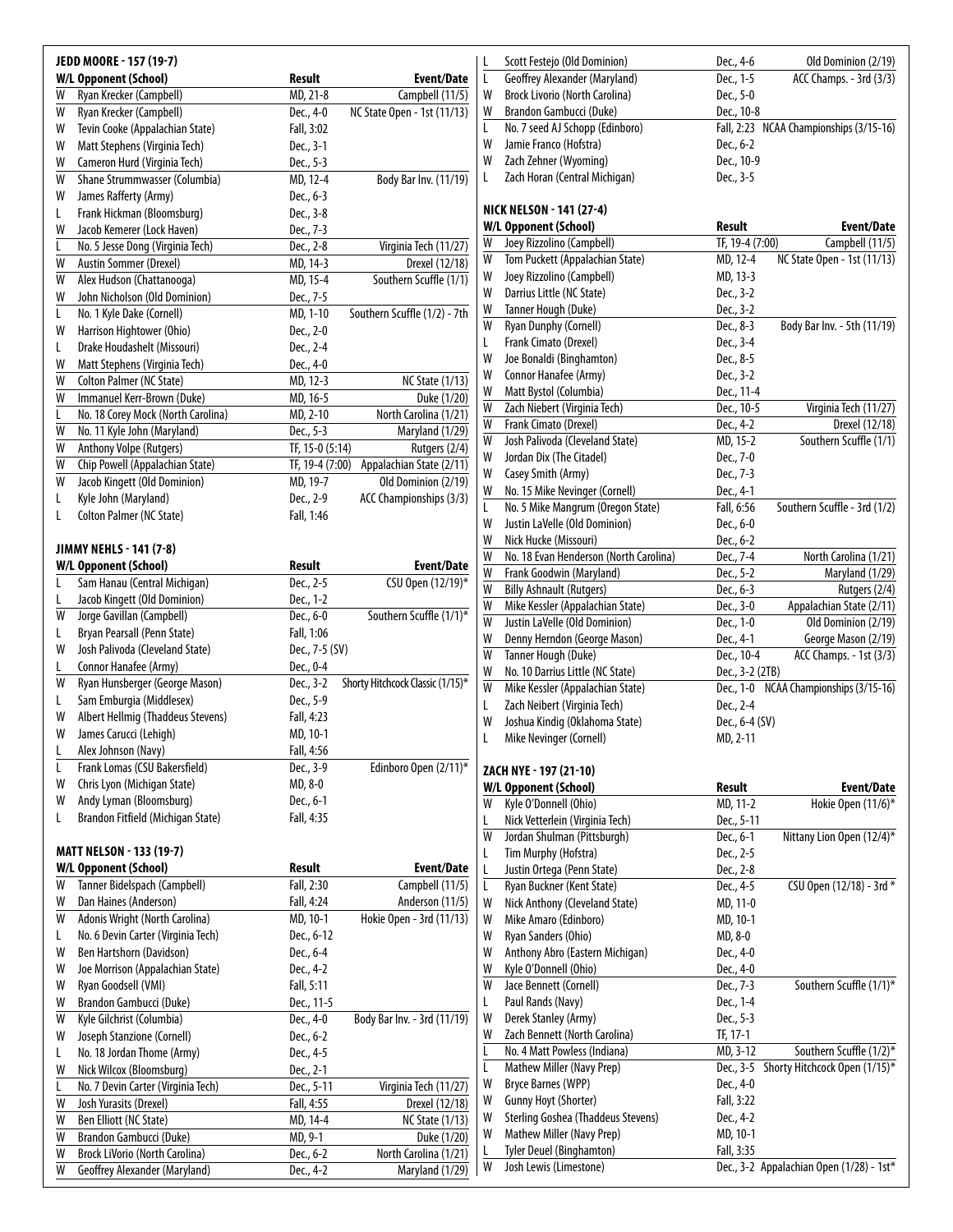| W | Conner Hartmann (Duke)                    | Dec., 7-6         |                                  |
|---|-------------------------------------------|-------------------|----------------------------------|
| W | Justin Tribble (Limestone)                | Dec., 4-0         |                                  |
| L | Jace Bennett (Cornell)                    | Dec., 1-3         | Edinboro Open (2/11)*            |
| W | Brian Beattie (Mercyhurst)                | MD, 11-0          |                                  |
| W | Jackson Lewis (Central Michigan)          | Fall, 4:38        |                                  |
| W | Garret Goldman (Indiana)                  | MD, 12-4          |                                  |
| W | Angelo Malvestuto (Virginia Tech)         | MD, 8-0           |                                  |
| L | Justin Ortega (Penn State)                | Dec., 2-4         |                                  |
|   | <b>DEREK PAPAGIANOPOULOS - 285 (11-2)</b> |                   |                                  |
|   | <b>W/L Opponent (School)</b>              | Result            | Event/Date                       |
| W | Joe Nolan (Campbell)                      | Fall, 2:52        | Campbell (11/5)                  |
| W | Dan Garwood (Virginia Tech)               | Fall, :54         | NC State Open - 2nd (11/13)      |
| W | Eloheim Palma (NC State)                  | Dec., 7-3         |                                  |
| W | Joe Nolan (Campbell)                      | Dec., 6-2         |                                  |
| W | Ethan Hayes (Virginia)                    | Dec., 3-1         |                                  |
| L | Chris Penny (Virginia Tech)               | Inj. Def.         |                                  |
| W | Andrew Fulk (Duke)                        | MD, 13-4          | Duke (1/20)                      |
| W | Frank Abbondanza (North Carolina)         | MD, 12-2          | North Carolina (1/21)            |
| L |                                           |                   |                                  |
|   | No. 8 Spencer Myers (Maryland)            | Dec., 1-6         | Maryland (1/29)                  |
| W | Daniel Hopkins (Rutgers)                  | Dec., 4-0         | Rutgers (2/4)                    |
| W | Joe Cummings (Appalachian State)          | Dec., 5-2         | Appalachian State (2/11)         |
| W | Matt Tourdot (Old Dominion)               | Dec., 8-3         | Old Dominion (2/19)              |
| W | Adam Barnette (George Mason)              | Dec., 9-3         | George Mason (2/19)              |
|   | <b>MASON POPHAM - 141 (3-6)</b>           |                   |                                  |
|   | <b>W/L Opponent (School)</b>              | Result            | Event/Date                       |
| L | Filberto Colon (Eastern Michigan)         | Fall, 4:30        | CSU Open (12/18)*                |
| L | Nick Hannan (Mercyhurst)                  | Dec., 2-3         |                                  |
| L | Casey Smith (Army)                        | Dec., 3-10        | Shorty Hitchcock Classic (1/15)* |
| W | <b>Brock Thompson (Millersville)</b>      | Dec., 9-5         |                                  |
| L | Richard Durso (Franklin & Marshall)       | Dec., 3-5         |                                  |
| W | Caleb Swinson (Appalachian State)         | MD, 14-0          | Appalachian Open (1/28)*         |
| W | Ryan Henson (Campbell)                    | MD, 13-0          |                                  |
| L | Gabe LaVey (NC State)                     | Dec., 0-1 (TB)    |                                  |
| L | Riley Keen (Appalachian State)            | Dec., 7-9         |                                  |
|   | GUS SAKO - 149 (22-8)                     |                   |                                  |
|   | W/L Opponent (School)                     | <b>Result</b>     | <b>Event/Date</b>                |
| W | <b>Chris Mecate (Old Dominion)</b>        | Fall, :55         | CSU Open (12/18) - 4th*          |
| L | Shane Welsh (Lehigh)                      | Dec., 6-8 (SV)    |                                  |
|   |                                           |                   |                                  |
| W | Austin Sams (Chattanooga)                 | Fall, 2:24        |                                  |
| W | Ronnie Garbinsky (Pittsburgh)             | Dec., 5-3         |                                  |
| W | Justin Melick (Eastern Michigan)          | Fall, :49         |                                  |
| W | Malcolm Martin (Central Michigan)         | Fall, 1:53        |                                  |
| W | Shane Welsh (Lehigh)                      | Dec., 2-1         |                                  |
| L | Roger Wildmo (Michigan State)             | Fall, 3:50        |                                  |
| W | Ryan Bilyeu (Army)                        | MD, 12-0          | Southern Scuffle (1/1)*          |
| W | David Ivashchenko (The Citadel)           | Fall, 4:25        |                                  |
| W | Taylor Walsh (Indiana)                    | Dec., 13-11 (SV2) |                                  |
| L | No. 11 Dylan Ness (Minnesota)             | Dec., 5-9         | Southern Scuffle (1/1) - 7th*    |
| W | Savva Kostis (Appalachian State)          | Fall, 4:31        |                                  |
| Г | Christop Villalonga (Cornell)             | Dec., 3-8         |                                  |
| W | No. 18 Craig Eifert (Cornell)             | Dec., 7-4         |                                  |
| Г |                                           |                   |                                  |
|   | Matt Nereim (NC State)                    | Fall, 5:16        | <b>NC State (1/13)</b>           |
| W | AJ Guardado (Duke)                        | MD, 9-0           | Duke (1/20)                      |
| W | Jon Burns (North Carolina)                | Dec., 5-3         | North Carolina (1/21)            |
| W | Ben Dorsay (Maryland)                     | MD, 10-2          | Maryland (1/29)                  |
| W | No. 5 Mario Mason (Rutgers)               | Dec., 5-3         | Rutgers (2/4)                    |
| W | Savva Kostis (Appalachian State)          | MD, 15-5          | Appalachian State (2/11)         |
| W | <b>Brennan Brumley (Old Dominion)</b>     | Dec., 8-1         | Old Dominion (2/19)              |
| W | Kevin Timothy (George Mason)              | Fall, 6:34        | George Mason (2/19)              |
| L | Matt Nereim (NC State)                    | Fall, 1:03        | ACC Champs. - 3rd (3/3)          |
| W | Nick Heilmann (North Carolina)            | Dec., 10-5        |                                  |
| W | Ben Dorsay (Maryland)                     | MD, 10-1          |                                  |
| L | No. 2 seed Jamal Parks (Oklahoma State)   | Dec., 2-7         | NCAA Championships (3/15-16)     |
| W | Mario Mason (Rutgers)                     | Med. For.         |                                  |
|   |                                           |                   |                                  |

W No. 5 seed Ian Miller (Kent State) Dec., 10-8<br>
L No. 10 seed Cam Tessari (Ohio State) Dec., 3-2

L No. 10 seed Cam Tessari (Ohio State)

**mikesalopek - 197 (5-3)**

|   | <i>וכ</i> כי <i>וכ</i> ו וה ומאכיות<br>W/L Opponent (School) | <b>Result</b>  | <b>Event/Date</b>                          |
|---|--------------------------------------------------------------|----------------|--------------------------------------------|
| W | KaRonne Jones (NC State)                                     | Dec., 3-1      | <b>NC State Open (11/13)</b>               |
| W | Conner Hartman (Duke)                                        | Dec., 8-2      |                                            |
| L | Shane Nolan (North Carolina-Pembroke)                        | Dec., 2-4      |                                            |
| L | Ryan Malo (Virginia)                                         | Dec., 0-2      |                                            |
| W | Kurt Brendel (Princeton)                                     | Dec., 3-2      | Shorty Hitchcock Classic (1/15)*           |
| L | <b>Tyler Deuel (Binghamton)</b>                              | Fall, 4:09     |                                            |
| W | Daniel Fultz (Shippensburg)                                  | Def.           |                                            |
| W | Keith Dahlheimer (Shippensburg)                              | Fall, 6:09     |                                            |
|   |                                                              |                |                                            |
|   | <b>MATT SNYDER - 125 (24-5)</b>                              |                |                                            |
|   | <b>W/L Opponent (School)</b>                                 | <b>Result</b>  | Event/Date                                 |
| W | Steven Cox (The Citadel)                                     | Fall, :32      | NC State Open - 1st (11/13)                |
| W | Matt Zarth (Davidson)                                        | TF, 16-0       |                                            |
| W | Peter Terrezza (Duke)                                        | Fall, 6:10     |                                            |
| W | Coltin Fought (NC State)                                     | Dec., 7-5      |                                            |
| L | Troy Opfer (Kent State)                                      | Dec., 1-2      | Body Bar Inv. - 5th (11/19)                |
| W | Dominick Giacolone (Ithaca)                                  | Dec., 7-3      |                                            |
| W | Michael Gomez (Drexel)                                       | TF, 16-0       |                                            |
| W | Derek Steeley (Binghamton)                                   | Fall, 2:24     |                                            |
| W | Troy Opfer (Kent State)                                      | Fall, :50      |                                            |
| W | Ty Mitch (Virginia Tech)                                     | Dec., 9-8 (TB) | Virginia Tech (11/27)                      |
| W | Mike Gomez (Drexel)                                          | Fall, 2:29     | Drexel (12/18)                             |
| W | Antonio Gravely (Appalachian State)                          | Fall, :51      | Southern Scuffle (1/1)                     |
| W | Dale Boyd (Missouri)                                         | Dec., 3-0      |                                            |
| W | No. 12 Steve Bonanno (Hofstra)                               | Dec., 9-7 (SV) |                                            |
| Г | No. 1 Zach Sanders (Minnesota)                               | MD, 1-10       | Southern Scuffle - 5th (1/2)               |
| L | No. 13 Nico Megaludis (Penn State)                           | Dec., 1-4      |                                            |
| W | No. 12 Steve Bonanno (Hofstra)                               | Dec., 6-5      |                                            |
| W | Coltin Fought (NC State)                                     | MD, 13-2       | <b>NC State (1/13)</b>                     |
| W | Forfeit (Duke)                                               | Forfeit        | Duke (1/20)                                |
| W | Brian Bokoski (North Carolina)                               | MD, 18-4       | North Carolina (1/21)                      |
| W | No. 19 Shane Gentry (Maryland)                               | Dec., 7-0      | Maryland (1/29)                            |
| W | Forfeit (Old Dominion)                                       | Forfeit        | Old Dominion (2/19)                        |
| W | Vince Rodriguez (George Mason)                               | Dec., 7-4      | George Mason (2/19)                        |
| W | Coltin Fought (NC State)                                     | Fall, 2:08     | ACC Champs. - 1st (3/3)                    |
| W | Shane Gentry (Maryland)                                      | Dec., 3-1      |                                            |
| W | Johnni DiJulius (Ohio State)                                 | Dec., 3-2      | NCAA Championships (3/15-16)               |
| L | No. 6 seed Frank Perrelli (Cornell)                          | Dec., 3-4 (SV) |                                            |
| W | Jared Germaine (Eastern Michigan)                            | Fall, 5:24     |                                            |
| Г | No. 3 seed Alan Waters (Missouri)                            | Dec. 1-4       |                                            |
|   |                                                              |                |                                            |
|   | JOE SPISAK - 133 (7-1)                                       |                |                                            |
|   | W/L Opponent (School)                                        | Result         | Event/Date                                 |
| W | Gabe Miller (Truett)                                         |                | TF, 20-5 (6:30) Newberry Open - 1st (2/4)* |
| W | Aaron Hansen (The Citadel)                                   | Dec., 3-1      |                                            |
| W | Jacob McCombs (Linsey Wilson)                                | Inj. Def.      |                                            |
| W | Victor LiPeri (Clarion)                                      | MD, 13-2       | Edinboro Open (2/11) - 2nd*                |
| W | Anthony Ayers (Notre Dame)                                   | Dec., 6-4      |                                            |
| W | Scott Festejo (Old Dominion)                                 | Dec., 13-6     |                                            |
| W | Vincent Pizzuto (Eastern Michigan)                           | Fall, 2:17     |                                            |
| L | Frank Lomas (CSU Bakersfield)                                | MD, 10-18      |                                            |
|   |                                                              |                |                                            |
|   |                                                              |                |                                            |
|   |                                                              |                |                                            |
|   |                                                              |                |                                            |
|   |                                                              |                |                                            |